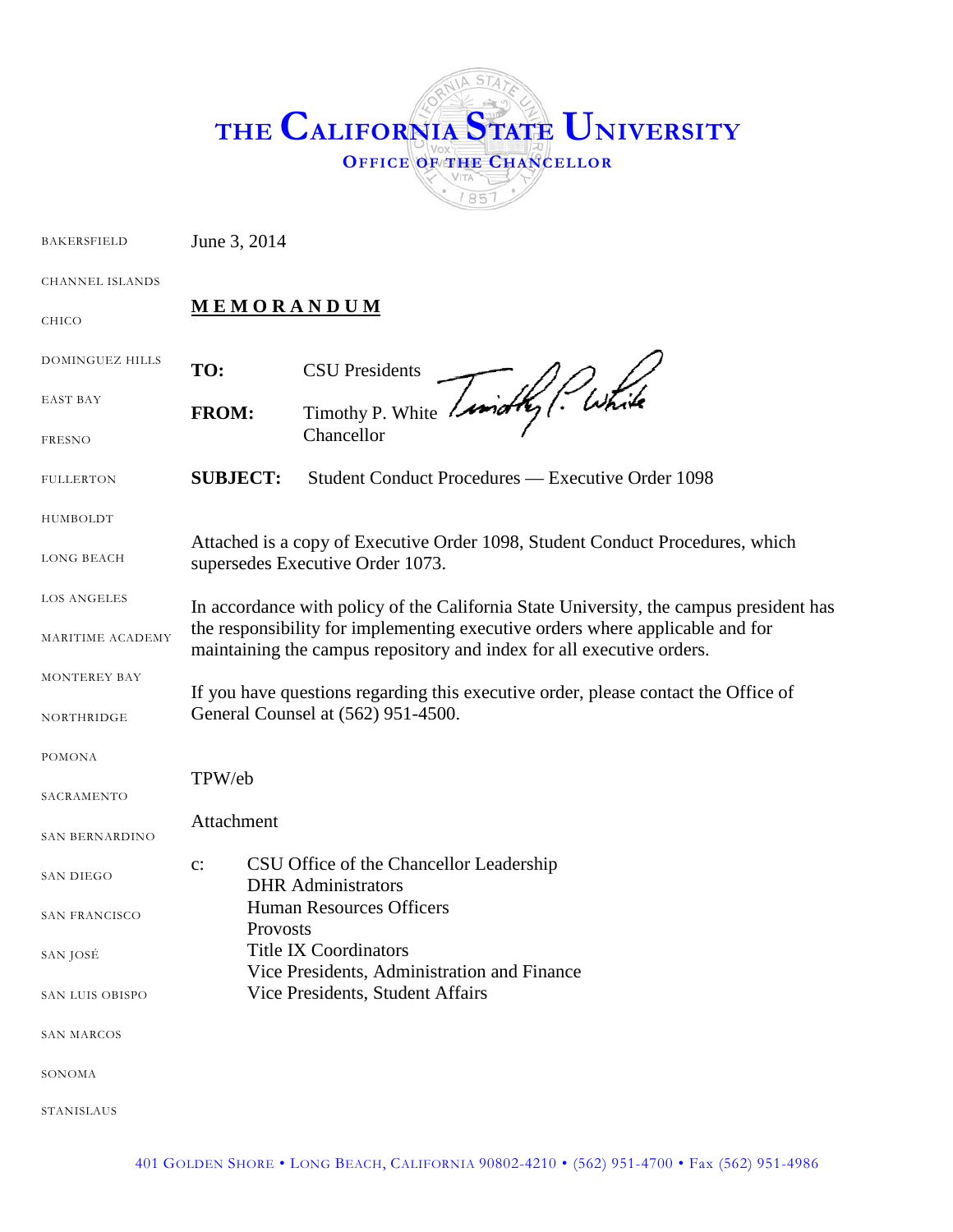### **THE CALIFORNIA STATE UNIVERSITY Office of the Chancellor 401 Golden Shore Long Beach, California 90802-4210 (562) 951-4500**

| <b>Executive Order:</b> | 1098                              |
|-------------------------|-----------------------------------|
| <b>Effective Date:</b>  | June 3, 2014                      |
| <b>Supersedes:</b>      | Executive Order 1073              |
| <b>Title:</b>           | <b>Student Conduct Procedures</b> |

#### **Article I. Authority and Purpose**

These procedures are established pursuant to 5 Cal. Code Regs. § 41301, and govern all student disciplinary matters systemwide.

#### **Article II. Definitions**

- A. **Campus or University** means the California State University, including its 23 campuses and the Office of the Chancellor.
- B. **Complainant** means an individual who claims to have been injured by, or have knowledge of, a Student's violation of the Student Conduct Code, as defined below.
- C. **Disability** has the meaning defined in Executive Order 1097.
- D. **Discrimination** has the meaning defined in Executive Order 1097.
- E. **DHR (Discrimination, Harassment, and Retaliation) Administrator** means the Management Personnel Plan (MPP) Employee at each Campus who is designated to administer Executive Orders 1096 and 1097 and coordinate compliance with the laws prohibiting Discrimination, Harassment and Retaliation (based on Protected Status). The DHR Administrator may delegate tasks to one or more designees. The president may assign the roles of the DHR Administrator and Title IX Coordinator (defined below) to the same person. The name of, and contact information for, the DHR Administrator shall be made readily available to the Campus community and Third Parties.
- F. **Executive Order** 1095 is the systemwide Implementation of Title IX, VAWA/Campus SaVE Act (as defined below), and related Sex Discrimination, Sexual Harassment and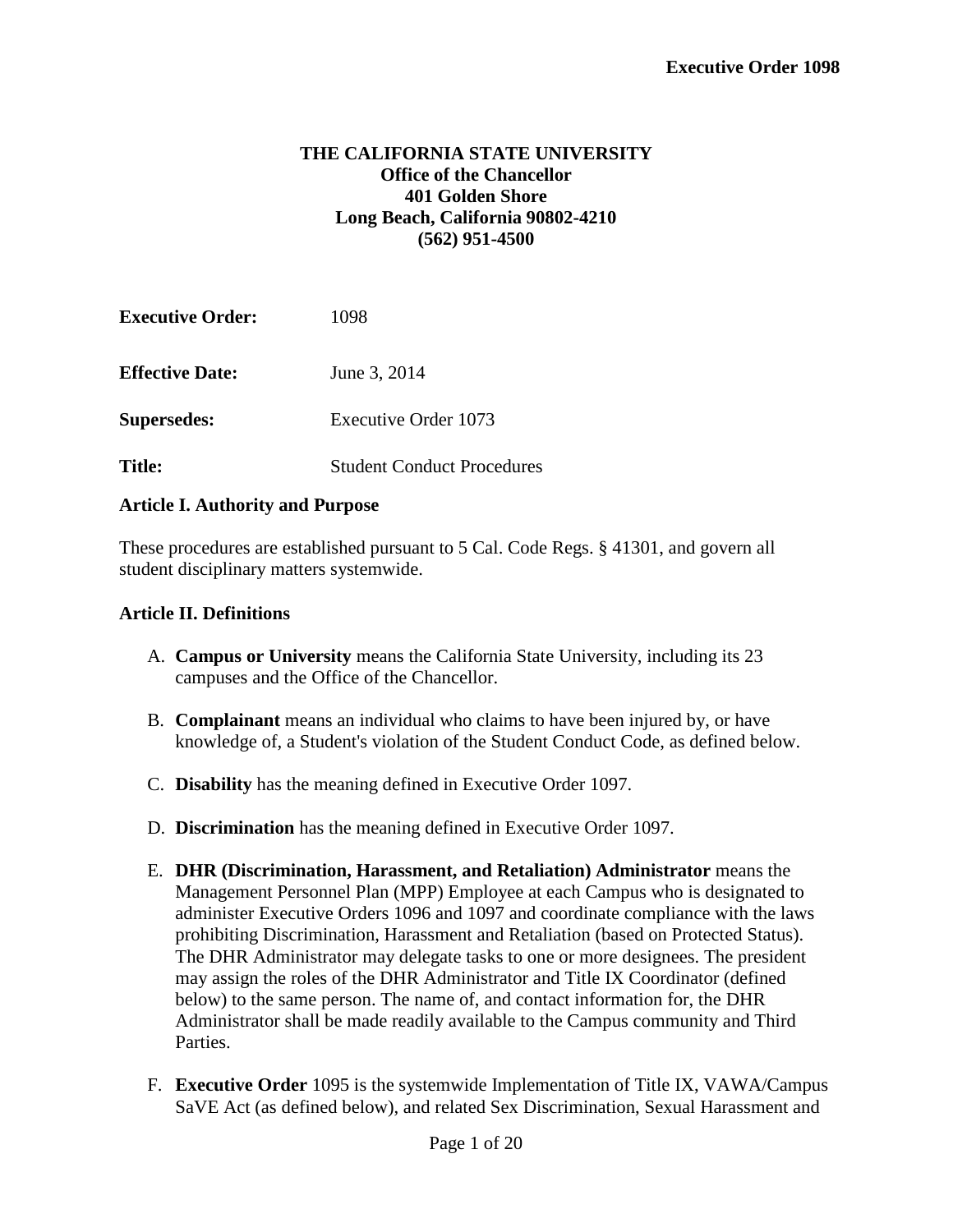Sexual Violence Legislation.

- G. **Executive Order** 1097 is the Systemwide Policy Prohibiting Discrimination, Harassment and Retaliation Against Students and Systemwide Procedure for Handling Discrimination, Harassment and Retaliation Complaints by Students, and includes any superseding executive orders.
- H. **Executive Order 1096** is the Systemwide Policy Prohibiting Discrimination, Harassment and Retaliation Against Employees and Third Parties and Procedure for Handling Discrimination, Harassment and Retaliation Allegations by Employees and Third Parties, and includes any superseding executive orders.
- I. **Gender** has the meaning defined in Executive Order 1097.
- J. **Harassment** has the meaning defined in Executive Order 1097.
	- 1. **Sexual Harassment** has the meaning defined in Executive Order 1097.
	- 2. **Sexual Violence** has the meaning defined in Executive Order 1097.
	- 3. **Sexual Assault** has the meaning defined in Executive Order 1097.
	- 4. **Sexual Battery** has the meaning defined Executive Order 1097.
	- 5. **Rape** has the meaning defined in Executive Order 1097.
	- 6. **Acquaintance Rape** has the meaning defined in Executive Order 1097.
	- 7. **Consent** has the meaning defined in Executive Order 1097.
	- 8. **Domestic Violence** has the meaning defined in Executive Order 1097.
	- 9. **Dating Violence** has the meaning defined in Executive Order 1097.
	- 10. **Stalking** has the meaning defined in Executive Order 1097.
- K. **Investigator** has the meaning defined in Executive Order 1097.
- L. **MPP Employee,** as defined in 5 Cal. Code Regs. § 42720 *et seq*., means an employee who has been designated as "management" or "supervisory" under the provisions of the Higher Education Employer-Employee Relations Act.
- M. **Preponderance of the Evidence** means the greater weight of the evidence; i.e., that the evidence on one side outweighs, preponderates over, or is more than, the evidence on the other side. The Preponderance of the Evidence standard is the applicable standard for demonstrating facts in a student disciplinary matter.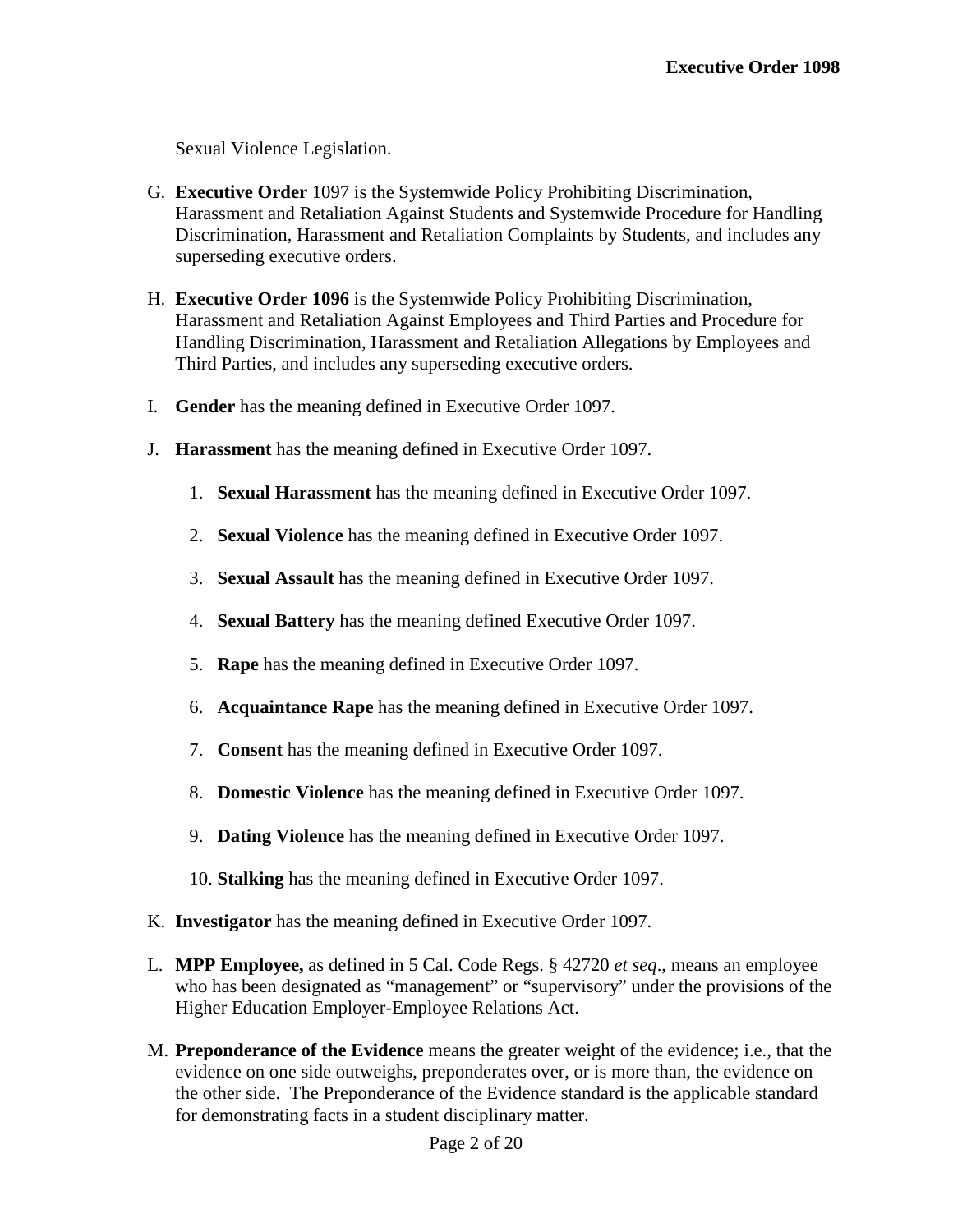- N. **Protected Status** means Age, Disability, Gender, Genetic Information, Nationality, Race or Ethnicity, Religion, Sexual Orientation, and Veteran Status, as those terms are defined in Executive Order 1097.
- O. **Remedies and Interim Remedies** have the meanings defined in Executive Order 1097.
- P. **Retaliation** has the meaning defined in Executive Order 1097.
- Q. **Student** means an applicant for admission to the CSU, an admitted CSU student, an enrolled CSU student, a CSU extended education student, a CSU student between academic terms, a CSU graduate awaiting a degree, and a CSU student who withdraws from school while a disciplinary matter (including investigation) is pending.
- R. **Student Conduct Code** means 5 Cal. Code Regs. § 41301, *et seq*.
- S. **Title IX Coordinator** means the Campus MPP Employee appointed by the Campus president to coordinate compliance with Title IX of the Education Amendments of 1972 (Title IX); the Violence Against Women Reauthorization Act of 2013 (which amends the Jeanne Clery Disclosure of Campus Security and Campus Crimes Statistics Act, commonly known as the Clery Act) (20 U.S.C. 1092(f))(VAWA), under its Campus Sexual Violence Elimination Act provision (Campus SaVE Act); and other related state and federal laws prohibiting Discrimination, Harassment and Retaliation based on Gender, including Sex Discrimination, Sexual Harassment, Sexual Violence, Domestic Violence, Dating Violence, and Stalking. (See Executive Orders 1095, 1096 and 1097.) The Title IX Coordinator may delegate tasks to one or more designees. The president may assign the roles of the DHR Administrator and Title IX Coordinator to the same person. The name of, and contact information for, the Title IX Coordinator shall be made readily available to the Campus community and Third Parties as described in Executive Order 1095.
- T. **University Property** means:
	- 1. Real or personal property in the possession or under the control of the University; and
	- 2. All University facilities whether utilized by a Campus or a Campus auxiliary organization.
- U. **Working Days** are defined as Monday through Friday, excluding all official Campus holidays or Campus closures.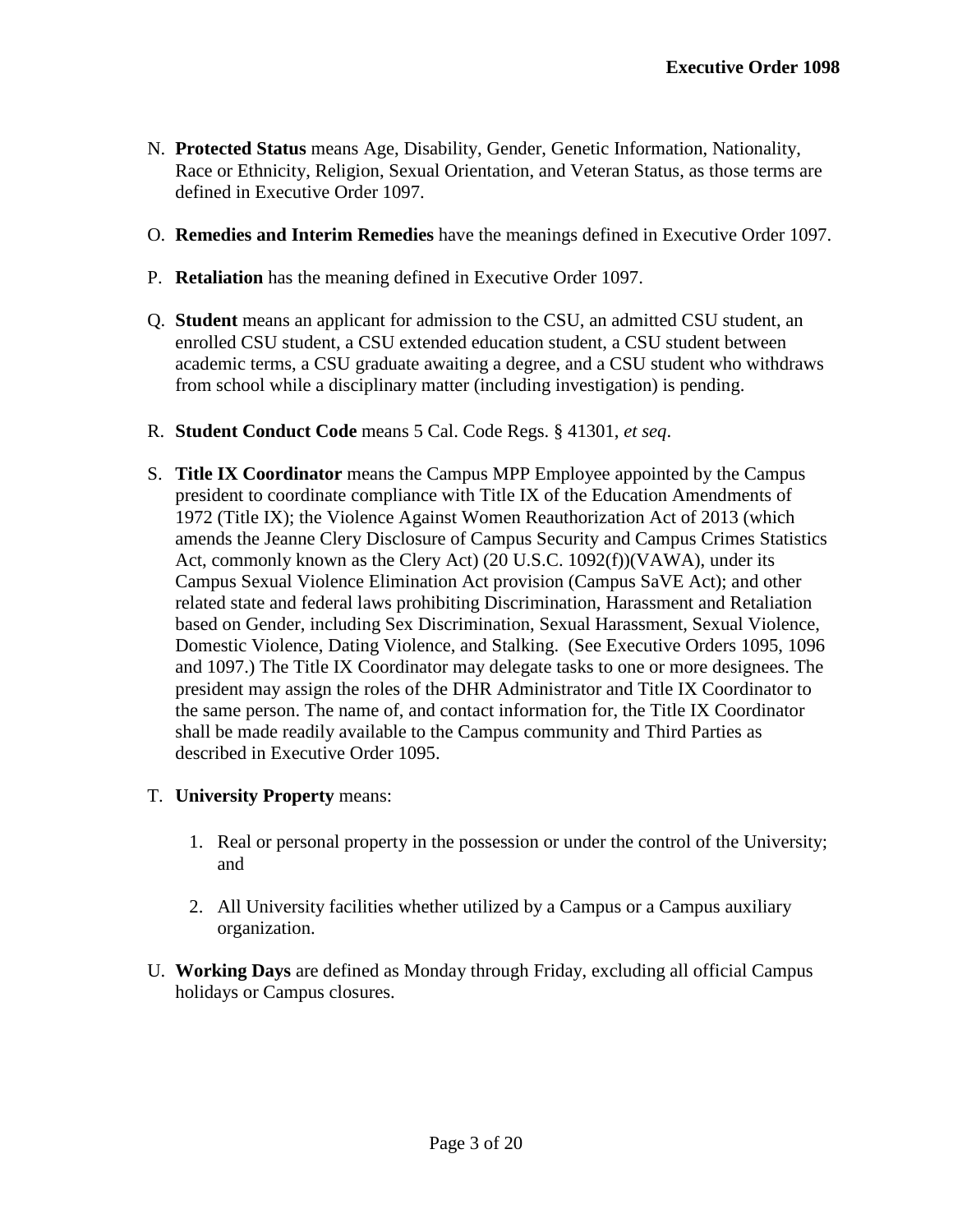## **Article III. General Provisions**

#### A. **Student Conduct Administrator**

Each Campus president shall assign an MPP Employee to be the student conduct administrator, whose responsibilities are to perform duties as prescribed in these procedures.

- 1. All student conduct administrators shall receive appropriate training regarding: (a) the student discipline process (including investigation skills and procedures); (b) the law governing Discrimination, Harassment and Retaliation; (c) student and witness privacy rights; and (d) the Family Educational Rights and Privacy Act of 1974 (FERPA).
- 2. All student conduct administrators shall receive annual training on issues related to: (a) Title IX, VAWA/Campus SaVE Act, and other related state and federal laws prohibiting Discrimination, Harassment and Retaliation based on Gender, including Sex Discrimination, Sexual Harassment, Sexual Violence, Domestic Violence, Dating Violence, and Stalking; and (b) how to conduct an investigation and hearing process that protects the safety of victims and promotes accountability.

## B. **Hearing Officers**

- 1. Each Campus president shall appoint one or more persons to serve as hearing officers. They may be University employees (current or retired); managers or directors (current or retired) of a recognized campus auxiliary organization; attorneys licensed to practice in California; or administrative law judges from the Office of Administrative Hearings. Student conduct administrators and their subordinates, persons with a conflict of interest in the matter, and percipient witnesses to the events giving rise to the matter are ineligible to serve as hearing officers.
- 2. The hearing officer conducts the hearing, determines whether a Student has violated the Student Conduct Code, and prepares a report that includes findings of facts and conclusions about whether the Student violated the Student Conduct Code and any recommended sanctions.
- 3. All hearing officers shall receive appropriate training regarding: (a) the student discipline process; (b) the law governing Discrimination, Harassment and Retaliation; (c) student and witness privacy rights; and (d) FERPA.
- 4. All hearing officers shall receive annual training on issues related to: (a) Title IX, VAWA/Campus SaVE Act, and other related state and federal laws prohibiting Discrimination, Harassment and Retaliation based on Gender, including Sex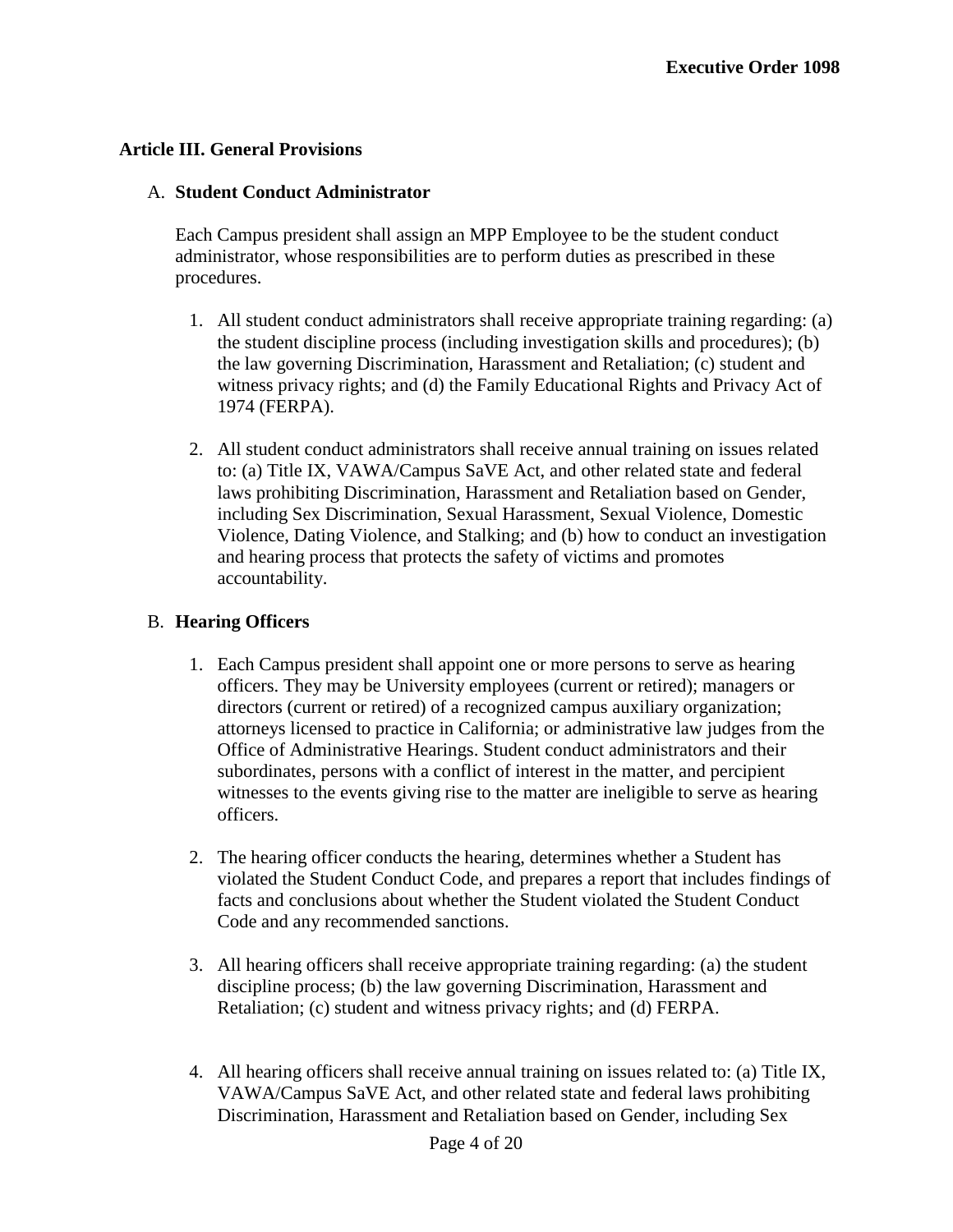Discrimination, Sexual Harassment, Sexual Violence, Domestic Violence, Dating Violence, and Stalking; and (b) the duties of the hearing officer (including impartiality, confidentiality and the duty to conduct hearings in a manner that protects the safety of victims and promotes accountability).

#### C. **Advisors**

Both the Complainant and the Student charged may elect to be accompanied by an advisor to any meetings, conferences, interviews or hearings. The advisor's role is limited to observing and consulting with, and providing support to, the Complainant or Student charged; an advisor may not speak on a Student's or Complainant's behalf. Witnesses who are alleged to be victims of Discrimination, Harassment or Retaliation, including Sex Discrimination, Sexual Harassment, Sexual Violence, Domestic Violence, Dating Violence, and Stalking, may also elect to be accompanied by an advisor on these same terms.

#### D. **Attorneys**

Student conduct proceedings are not meant to be formal court-like trials. Although University-related sanctions may be imposed, the process is intended to provide an opportunity for learning.

1. Each Campus president determines by Campus directive whether attorneys are permitted to be present in all or some Student conduct proceedings. Any person who has a license (active or inactive) to practice law is considered an attorney for purposes of this Executive Order. The president's determination regarding the presence of attorneys applies to the Student charged; Complainant; any witnesses who are alleged to be victims of Discrimination, Harassment or Retaliation (including Sex Discrimination, Sexual Harassment, Sexual Violence, Domestic Violence, Dating Violence, and Stalking); and the Campus, but not to the hearing officer, who may be an attorney in any case. If the Student charged is permitted to have an attorney present, the Complainant, any alleged victims of Discrimination, Harassment or Retaliation (including Sex Discrimination, Sexual Harassment, Sexual Violence, Domestic Violence, Dating Violence, and Stalking), and the Campus shall also be permitted to have an attorney present.

> a. Any party may consult attorneys outside of the actual proceedings irrespective of the president's directive.

b. Notwithstanding any Campus directive, attorneys may attend hearings: (a) where there are pending criminal (felony) charges arising out of the same facts that are the subject of the disciplinary proceeding; or (b) where the recommended sanction is expulsion.

2. If authorized by the president's directive, attorneys may participate (if at all) only as advisors, and may not speak on behalf of their clients. Any person who wishes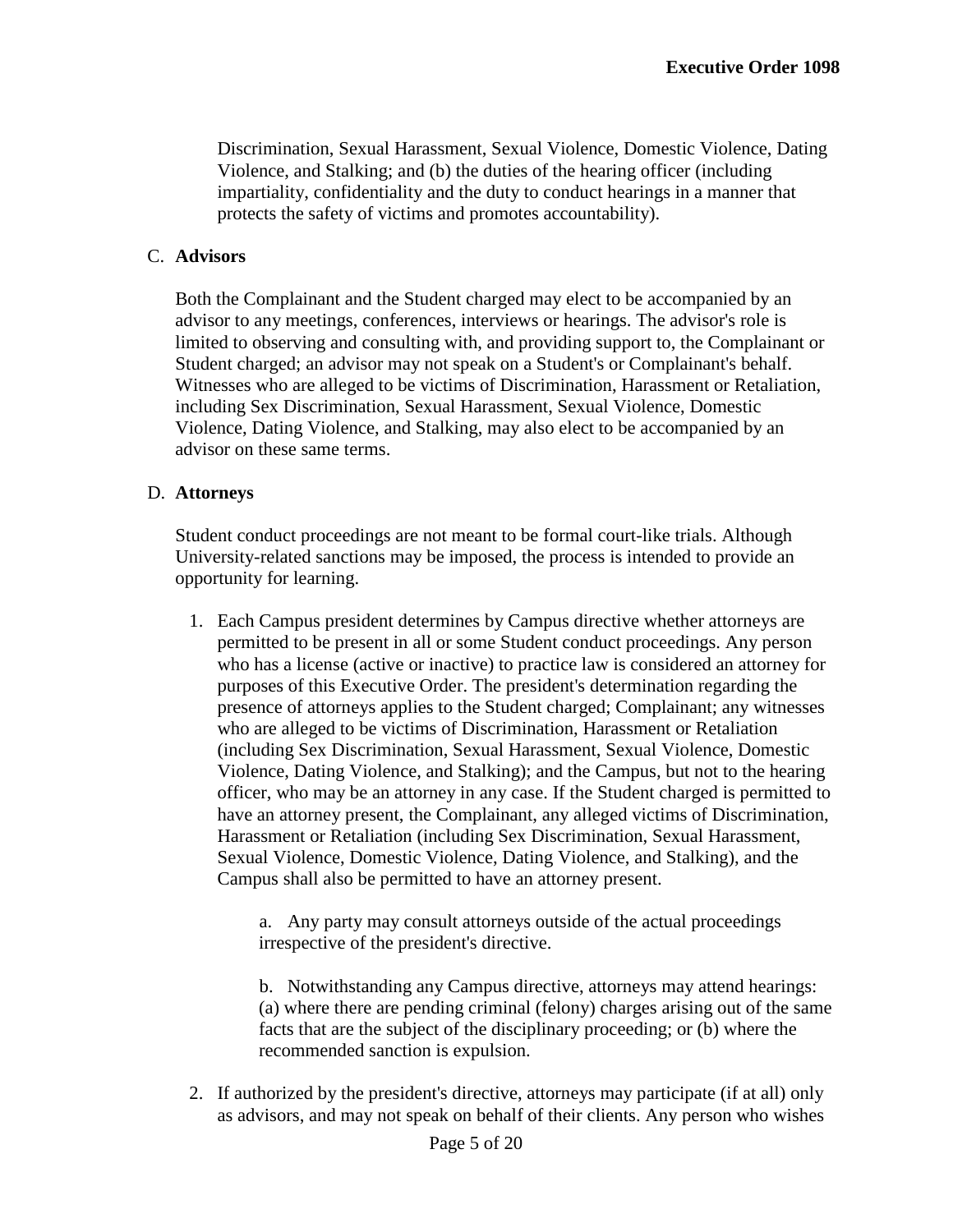to have an attorney present at the hearing must notify the student conduct administrator in writing of the attorney's name, address and phone number at least five Working Days prior to the hearing.

3. In the absence of a president's directive, attorneys shall be excluded from disciplinary conferences and hearings, subject to the two exceptions set forth in D.1.b, above.

# E. **Confidentiality**

Information provided to University employees shall be considered private and shall be shared with other University employees and law enforcement exclusively on a "need to know" basis. University employees shall endeavor to honor any Complainant's or alleged victim's request for confidentiality; however, the University shall also weigh requests for confidentiality against its duty to provide a safe and nondiscriminatory environment for all members of the Campus community. **Confidentiality, therefore, cannot be ensured**. Executive Orders 1095 and 1097 identify those categories of University employees who are required by law to maintain near or complete confidentiality (for example, in connection with allegations of Sexual Violence). Questions about rights and options with respect to confidentiality should be directed to the Title IX Coordinator.

## F. **Correspondence**

The student conduct administrator shall deliver all correspondence to Students (including the Student charged) at the University-assigned, or other primary, email address linked to the Student's account in the registrar's office.

## G. **Other Student Conduct Code Violations Related to Incidents of Sexual Violence**

Alleged victims should not be deterred from reporting incidents of Sexual Violence out of a concern that they might be disciplined for related violations of drug, alcohol, or other University policies. The University's primary concern is Student safety; therefore, except in extreme circumstances, alleged victims of Sexual Violence shall not be subject to discipline for related violations of the Student Conduct Code.

## H. **Interpretation of the Student Conduct Code and this Executive Order**

All issues regarding the hearing described in Article IV.D except those specifically noted are within the purview of the hearing officer for final determination. Questions of interpretation of the Student Conduct Code or this Executive Order are outside the purview of the hearing officer and are determined by the Campus vice president for Student Affairs or designee.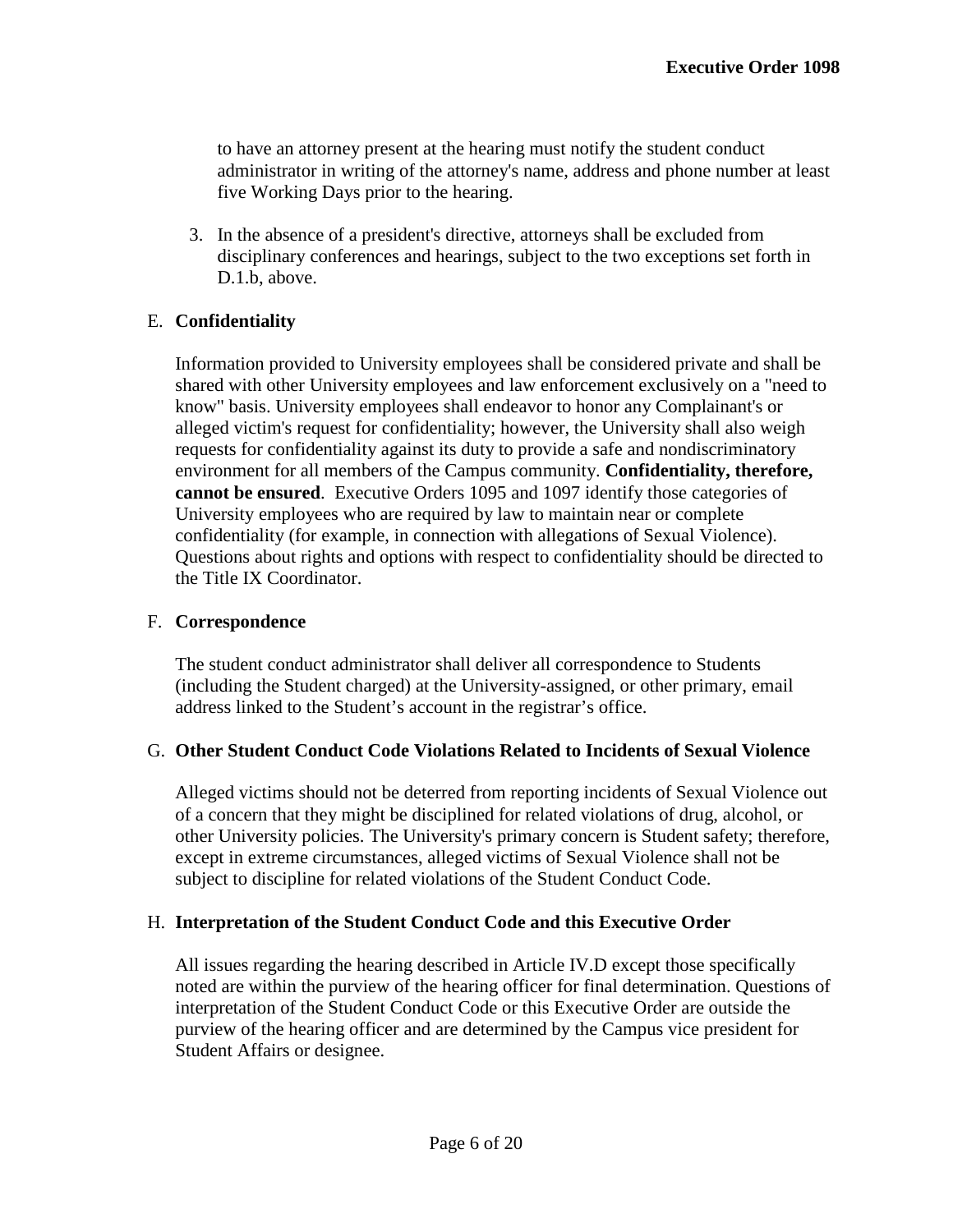# I. **Delegation of Duties**

The duties of the president in these proceedings may be delegated to a vice president.

# J. **Timelines**

The Campus may (but is not required to) extend timelines set forth in this Executive Order. Extensions shall be determined by the Campus president, vice president for Student Affairs, or a designee. The student conduct administrator shall notify the Student charged, Complainant, witnesses and involved Campus administrators of any revised timeline.

# K. **Parallel Judicial Proceedings**

Student Conduct Code proceedings are independent from court or other administrative proceedings. Discipline may be instituted against a Student also charged in civil or criminal courts based on the same facts that constitute the alleged violation of the Student Conduct Code. The Campus may proceed before, simultaneously with, or after any judicial or other administrative proceedings, except in cases involving Discrimination, Harassment or Retaliation (including Sex Discrimination, Sexual Harassment, Sexual Violence, Domestic Violence, Dating Violence, and Stalking). In such cases, the Campus shall proceed without delay pursuant to Article IV.A.4.a, below.

## L. **Cases Involving Academic Dishonesty**

Academic dishonesty cases that occur in the classroom shall be handled by faculty members according to applicable Campus procedures. After action has been taken in any such case, the faculty member shall promptly notify the vice president for Student Affairs (or designee) and the student conduct administrator of the matter so that the circumstances of the misconduct can be considered in their totality. A department's procedure for responding to cases of academic dishonesty is, by its nature, limited to the instance presented in a particular class. The Student Conduct Code process provides the Campus with an opportunity to consider the Student's entire circumstances, including whether the reported instance is part of a larger pattern of misconduct.

## **Article IV. Proceedings**

## A. **Complaint Intake/Investigation**

- 1. **Complaint**. Whenever it appears that the Student Conduct Code has been violated, an oral or written complaint should be directed to the student conduct administrator as soon as possible after the event takes place.
- 2. **Investigation**. Subject to section 4 below, the student conduct administrator shall promptly: investigate each complaint submitted; determine whether it is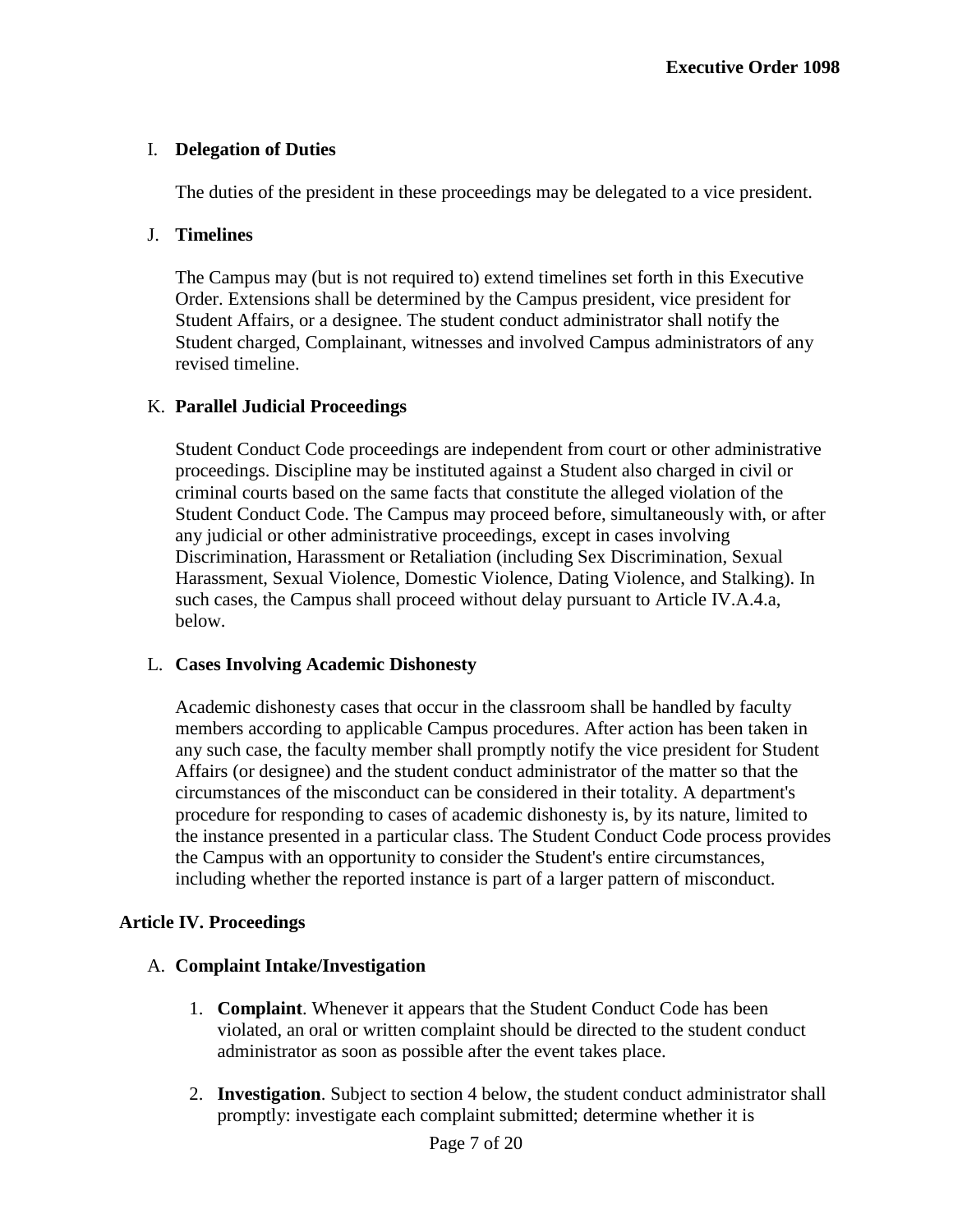appropriate to charge a Student with violation of the Student Conduct Code; and consider whether the University should implement an interim suspension (pursuant to Article VI), withdrawal of consent to remain on  $Campus<sup>1</sup>$  $Campus<sup>1</sup>$  $Campus<sup>1</sup>$  no contact orders concerning one or more members of the University community, or other Interim Remedies for the protection of any Complainant/victim or witnesses.

3. **Timelines**. Investigations shall be concluded within 40 Working Days after a complaint has been made. (In cases alleging DHR, investigations shall be concluded within 60 Working Days.)

#### 4. **Cases Involving Allegations of Discrimination, Harassment or Retaliation**.

a. Complaints by Students alleging Discrimination, Harassment or Retaliation including Sex Discrimination, Sexual Harassment, Sexual Violence, Domestic Violence, Dating Violence, and Stalking against other Students shall be filed and investigated according to the procedures set forth in Executive Order 1097. The DHR Administrator (or the Title IX Coordinator, where the allegations involve Sex Discrimination, Sexual Harassment or Sexual Violence) shall notify the student conduct administrator of the status of any such complaint or appeal to the Chancellor's Office, as well as the investigation results (including findings and any Interim Remedies afforded to the Complainant/victim), so that the student conduct administrator may determine whether to initiate student conduct proceedings.

b. Complaints by CSU employees or Third Parties, as defined in Executive Order 1096 (e.g., vendors, auxiliary employees or Campus visitors), alleging Discrimination, Harassment or Retaliation (including Sex Discrimination, Sexual Harassment, Sexual Violence, Domestic Violence, Dating Violence, and Stalking) against Students shall be filed and investigated according to the procedures set forth in Executive Order 1096. The DHR Administrator (or the Title IX Coordinator, where the allegations involve Sex Discrimination, Sexual Harassment or Sexual Violence) shall notify the student conduct administrator of the status of any such complaint or appeal to the Chancellor's Office, as well as the investigation results (including findings and any Interim Remedies afforded to the Complainant/victim), so that the student conduct administrator may determine whether to initiate student conduct proceedings.

#### B. **Notice of Conference and Conference**

1. Within 10 Working Days after the investigation is complete (or in cases involving Discrimination, Harassment or Retaliation (including Sex Discrimination, Sexual Harassment, Sexual Violence, Domestic Violence, Dating Violence, and

<span id="page-8-0"></span> $<sup>1</sup>$  Cal. Penal Code § 626.4</sup>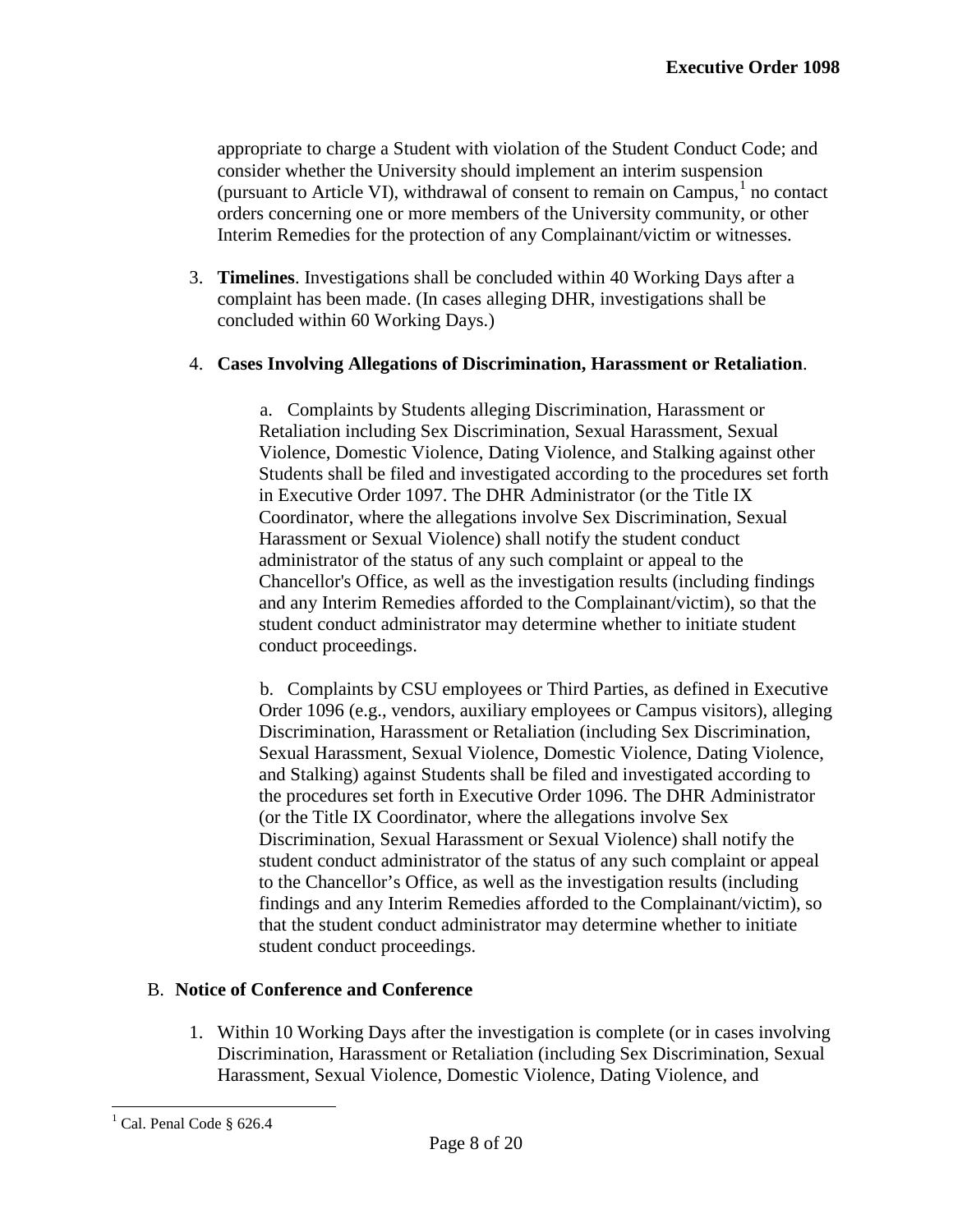Stalking), within 10 Working Days after the student conduct administrator receives the Investigator's findings pursuant to Article IV.A.4, above), the student conduct administrator shall notify the Student in writing that a conference has been scheduled or that the Student is directed to promptly schedule a conference with the student conduct administrator.

2. The Notice of Conference shall include the following information:

a. The sections of the Student Conduct Code and other Campus policies that are the subject of the charges;

b. A factual description of the Student's alleged conduct that forms the basis for the charges;

c. The proposed sanction or range of sanctions, including in cases involving allegations of Discrimination, Harassment or Retaliation (including Sex Discrimination, Sexual Harassment, Sexual Violence, Domestic Violence, Dating Violence, and Stalking), sanctions designed to provide protection/Remedies to the Complainant/victims;

d. The location on the Campus where the Student can view his or her discipline file, including the location (or copies) of the Campus policies that were violated;

e. Notification of any immediate, interim suspension (see Article VI) and/or withdrawal of consent to remain on  $Campus<sup>2</sup>$  $Campus<sup>2</sup>$  $Campus<sup>2</sup>$ 

f. Notification of the Student's right to be accompanied at the conference by a support person/advisor and the Campus policy regarding use of attorneys; and

g. A copy of this Executive Order or notice of where the Student may obtain a copy. If an interim suspension has been imposed or consent to remain on Campus has been withdrawn by the time the Notice of Conference is sent, a copy of this Executive Order shall be enclosed, along with any other Campus policy referenced in the notice of hearing.

3. In cases involving allegations of Discrimination, Harassment or Retaliation (including Sex Discrimination, Sexual Harassment, Sexual Violence, Domestic Violence, Dating Violence, and Stalking), the student conduct administrator shall offer the Complainant/victim the opportunity to meet with the student conduct administrator separately, prior to the conference. The conference and any

<span id="page-9-0"></span> $2$  Cal. Penal Code § 626.4.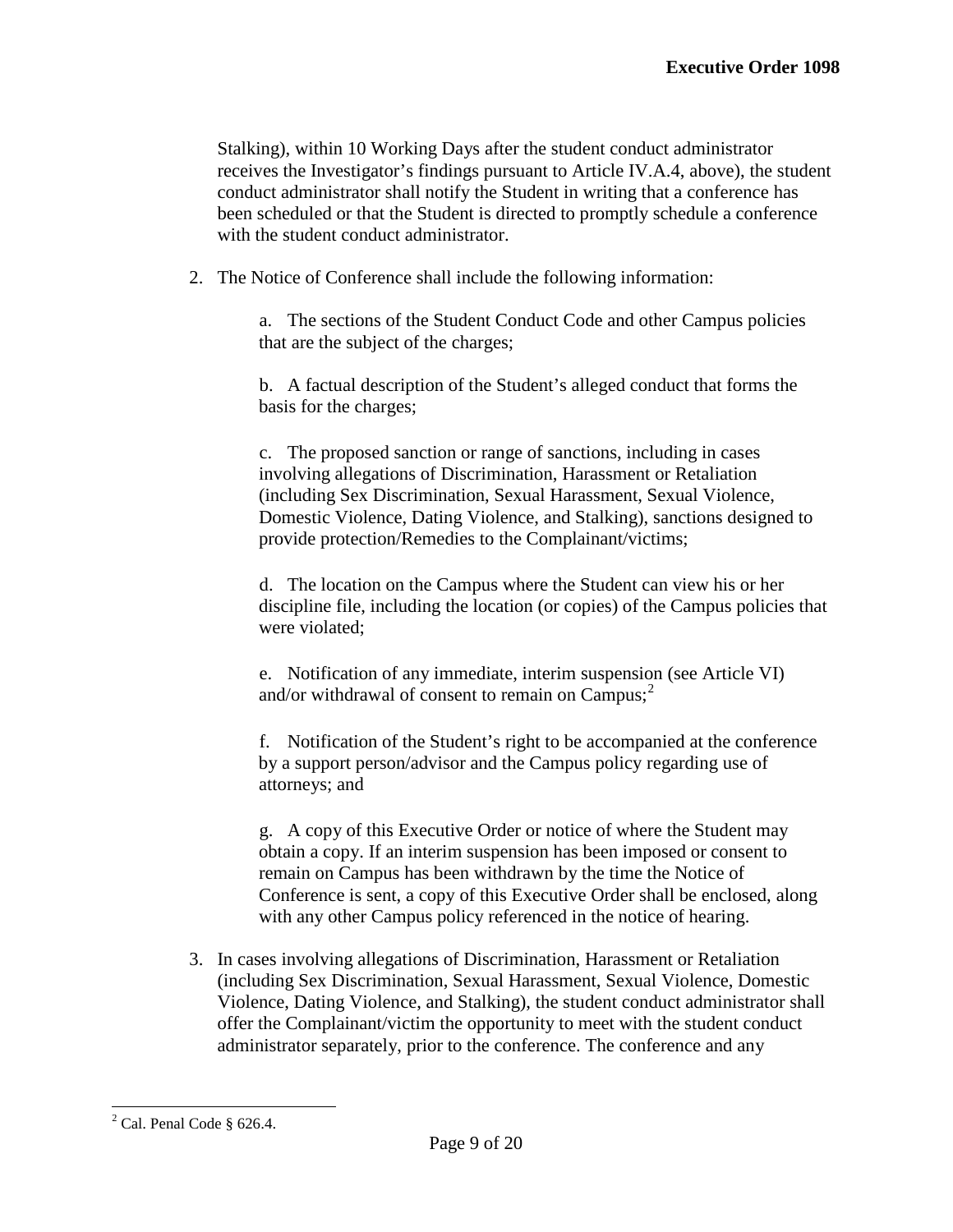meetings with the Complainant/victim shall occur within 20 Working Days after the student conduct administrator receives the report and findings pursuant to Article IV.A.4 of this Executive Order.

- 4. The conference with the Student charged and any meeting with the Complainant/victim shall be conducted as follows:
	- a. The conference and/or meeting shall not be recorded.

b. The student conduct administrator controls the conference/meeting and may exclude any advisor who materially disrupts the conference or meeting.

c. The conference requirement is waived if the Student or Complainant/victim fails to attend the conference or otherwise declines to cooperate.

- 5. The Student shall respond to the charges of misconduct at the conference. The student conduct administrator shall determine which cases are appropriate for resolution (via settlement agreement), taking into consideration the results of the investigation and any additional information provided by the Student charged and the Complainant/victim during any conferences. If agreement can be reached with the Student as to an appropriate disposition, the matter shall be closed and the terms of the disposition shall be put in writing and signed by the Student charged and the University after the Student charged has been given a reasonable opportunity to review the proposed settlement agreement with a support person/advisor of the Student's choice. Suspension of one academic year or more or expulsion shall be entered on the Student's transcript permanently without exception; this requirement shall not be waived in connection with any settlement agreement.
- 6. If the Student admits violating the Student Conduct Code, but no agreement can be reached with respect to the sanction, the Student may request a hearing on the sanction only.
- 7. In cases involving allegations of Discrimination, Harassment or Retaliation (including Sex Discrimination, Sexual Harassment, Sexual Violence, Domestic Violence, Dating Violence, and Stalking), the student conduct administrator shall promptly notify the DHR Administrator or the Title IX Coordinator of the outcome of the conference with the Student charged. If the case does not proceed to hearing, the DHR Administrator (or the Title IX Coordinator) shall at that time:

a. Notify the Complainant/victim of the outcome of the conference, including any sanction that relates directly to the Complainant. Victims of crimes of violence, including sex offenses, shall also receive notice pursuant to Article IV.F.3.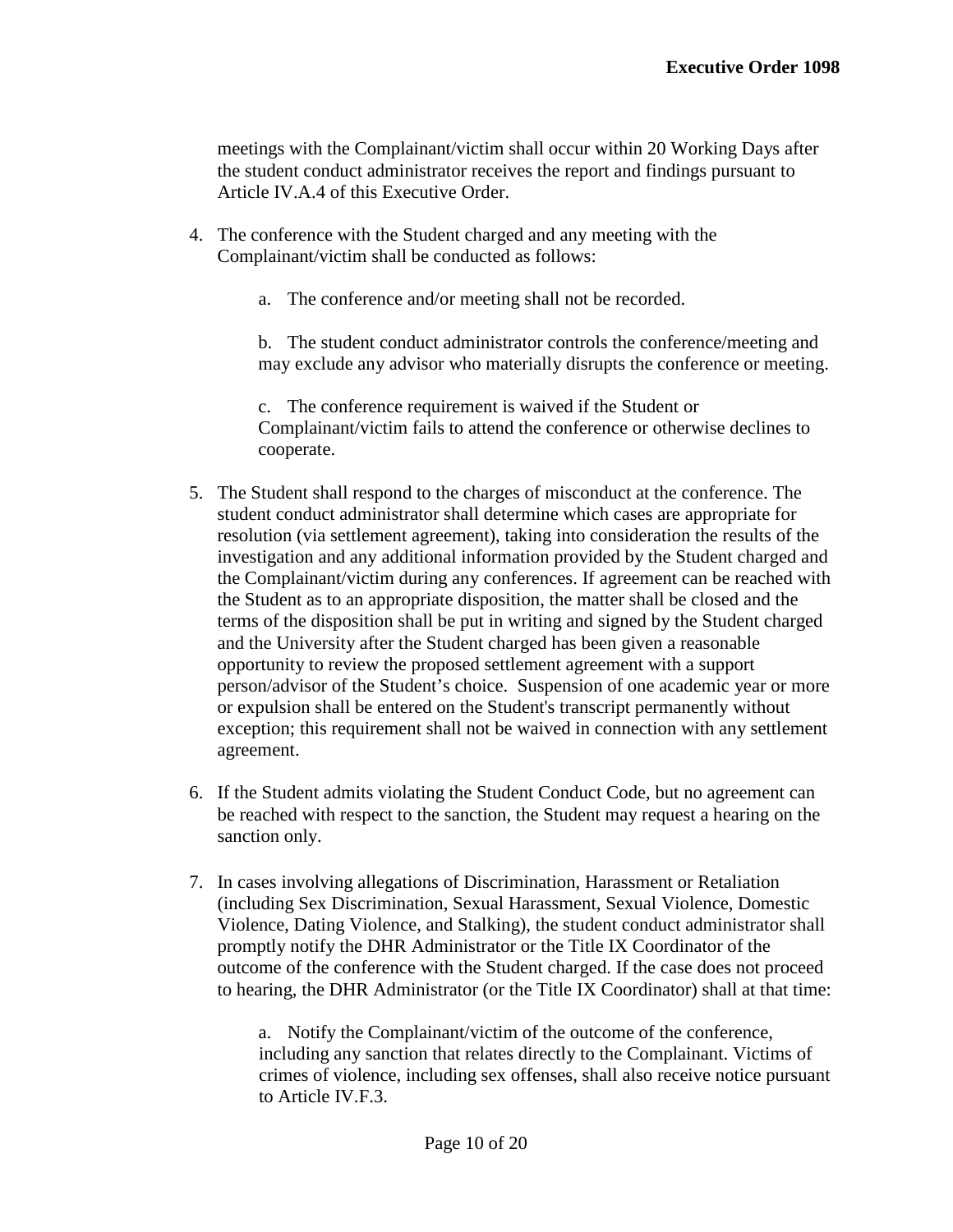b. Take any appropriate further steps to address the effects of any hostile environment resulting from the Discrimination, Harassment or Retaliation.

c. Identify and address any remaining systemic or other patterns of Discrimination, Harassment or Retaliation at the Campus.

- 8. Discipline cases involving allegations of Discrimination, Harassment or Retaliation may be resolved through the informal conference process. It is, however, not appropriate in such cases for a Complainant to be required to "work out the problem" directly with the Student charged, and in no event should any meeting between Complainant and the Student charged be required. The Complainant must be notified of the right to end any such informal process at any time.
- 9. Nothing in this Executive Order shall prevent the Student and the University from entering into a voluntary resolution of an actual or anticipated student disciplinary case at any time, provided that the Student is first given a reasonable opportunity to review any proposed settlement agreement with an advisor/support person of his/her choice.

## C. **Notice of Hearing**

- 1. The student conduct administrator shall issue a notice of hearing promptly after the conference. In cases involving allegations of Discrimination, Harassment or Retaliation (including Sex Discrimination, Sexual Harassment, Sexual Violence, Domestic Violence, Dating Violence, and Stalking), notice shall also be provided to the Complainant and the DHR Administrator or the Title IX Coordinator. The notice of hearing shall be issued within five Working Days after the conference has concluded.
- 2. The notice of hearing shall be issued under the following circumstances:

a. If the Student fails to attend the conference or otherwise declines to cooperate;

b. If the matter is not closed or the disposition is not memorialized in writing promptly after the conference; or

c. If the Student admits violating the Student Conduct Code, but no agreement can be reached with respect to the sanction.

3. The notice of hearing shall include the following information:

a. The sections of the Student Conduct Code and other Campus policies that are the subject of the charges;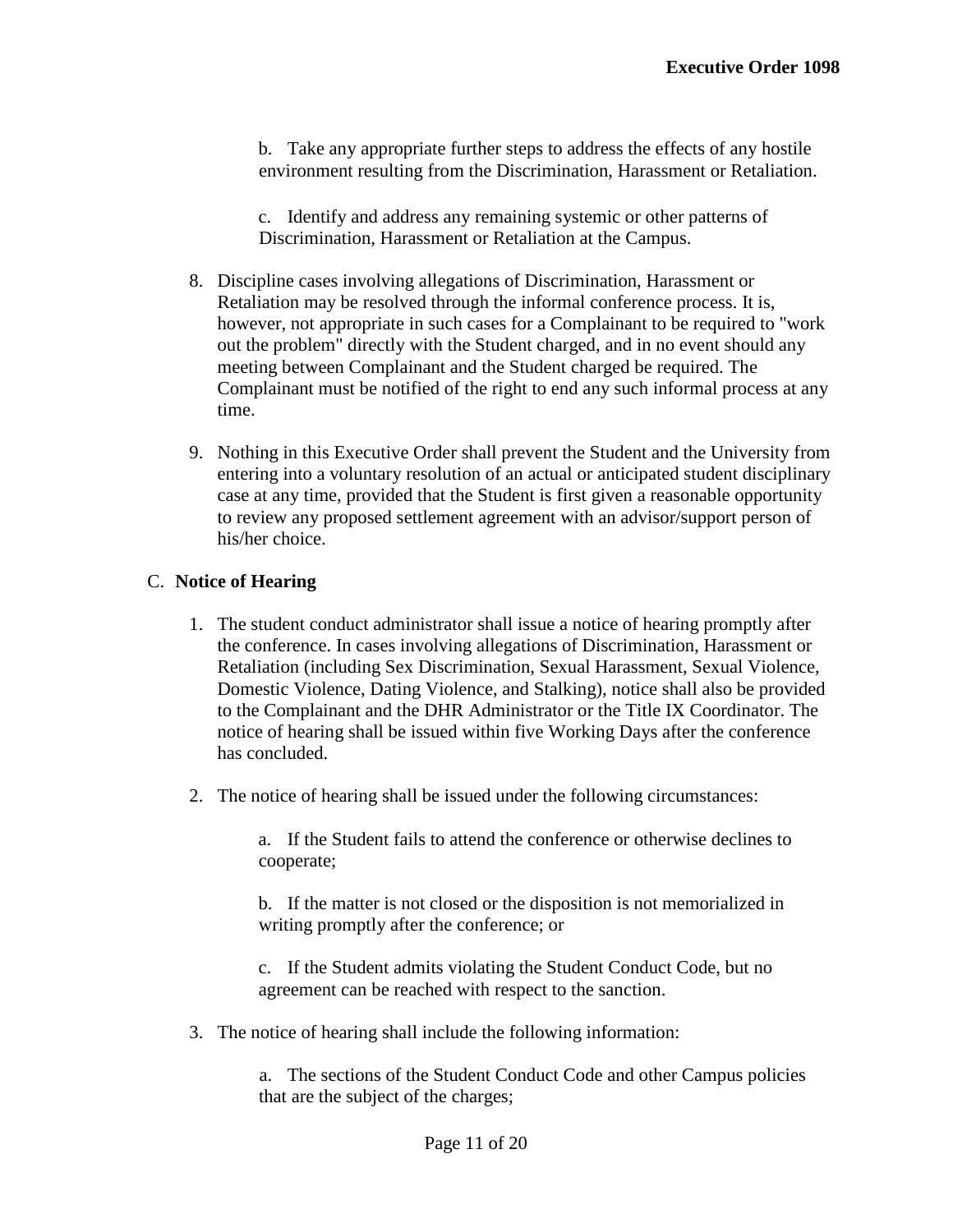b. A factual description of the Student's alleged conduct that forms the basis for the charges;

c. The proposed sanctions, including in cases involving allegations of Discrimination, Harassment or Retaliation (including Sex Discrimination, Sexual Harassment, Sexual Violence, Domestic Violence, Dating Violence, and Stalking), sanctions designed to provide protection/Remedies to the Complainant/victim;

d. Notification that neither the hearing officer nor the president is bound by the proposed sanction, and that the hearing officer may recommend, and/or the president may set, a more severe sanction;

e. The date, time and place of the hearing;

f. The location on the Campus where the Student may view his or her discipline file, including the location (or copies) of the Campus policies that were violated;

g. Notification that the Student may be accompanied at the hearing by an advisor, and the Campus policy regarding use of attorneys. In cases of Discrimination, Harassment or Retaliation (including Sex Discrimination, Sexual Harassment, Sexual Violence, Domestic Violence, Dating Violence, and Stalking), if the Student charged brings an attorney, the Complainant/victim shall also be notified of the right to bring an attorney. If attorneys are allowed, notification shall be given that any person who intends to bring an attorney must inform the student conduct administrator of the attorney's name, address and phone number at least five Working Days before the hearing;

h. Notification that the Student can waive the right to a hearing by accepting the proposed sanction;

i. Notification of any immediate, interim suspension (see Article VI) and/or withdrawal of consent to remain on Campus; $3$  and

j. A copy of this Executive Order or notice of where the Student and/or Complainant may obtain a copy. If an interim suspension has been imposed or consent to remain on Campus has been withdrawn by the time the notice of hearing is sent, a copy of this Executive Order shall be enclosed, along with any other Campus policy referenced in the notice of hearing.

<span id="page-12-0"></span><sup>3</sup> Cal. Penal Code § 626.4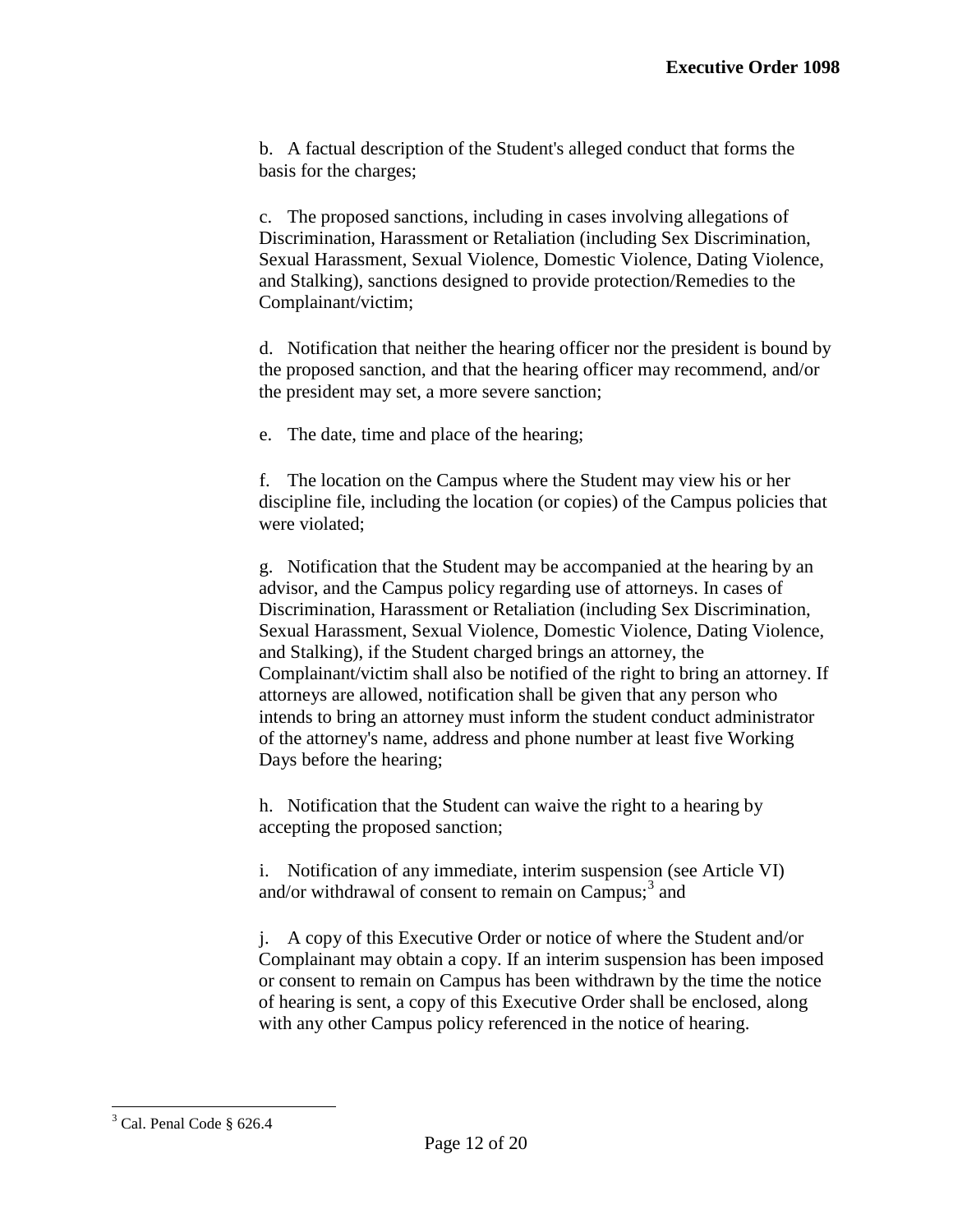- 4. The student conduct administrator shall schedule the hearing promptly, but in any event no sooner than 10 Working Days after, and no later than 20 Working Days after, the date of the notice of hearing (subject to Article III.J).
- 5. A notice to appear at hearing shall be sent to any University-related witnesses at least 10 Working Days before the hearing at the University-assigned or other primary e-mail addresses linked to these persons' University accounts.
- 6. The notice of hearing may be amended at any time, and the student conduct administrator may (but is not required to) postpone the hearing for a reasonable period of time. If the notice is amended after a hearing is underway, the hearing officer may (but is not required to) postpone the hearing for a reasonable period of time.

# D. **Hearing**

- 1. The hearing is closed to all persons except the student conduct administrator; the Student charged; the Complainant/victim in cases of Discrimination, Harassment or Retaliation (including Sex Discrimination, Sexual Harassment, Sexual Violence, Domestic Violence, Dating Violence, and Stalking); their respective advisors; appropriate witnesses while they are testifying; a support person to accompany alleged victims of Discrimination, Harassment or Retaliation (including Sex Discrimination, Sexual Harassment, Sexual Violence, Domestic Violence, Dating Violence, and Stalking) while they are testifying; the hearing officer; and one person to assist the hearing officer in recording the hearing. The Student charged, any Complainant, and any witnesses shall attend the hearing in person unless the student conduct administrator permits an exception (e.g., participation via videoconference or telephone). A police or security officer may also be present if deemed appropriate or necessary by the vice president for Student Affairs or hearing officer. The University will cooperate in providing University witnesses wherever possible, provided that they are identified at least five Working Days before the hearing.
- 2. Hearings are intended to be educational rather than adversarial. The hearing officer controls the hearing. Except as provided in section 4 below, the student conduct administrator and the Student charged each put on the evidence in their case and may each ask questions of the witnesses in whatever manner the hearing officer deems appropriate.
- 3. The hearing officer may ask questions of any witness, the Student charged, the Complainant, or the student conduct administrator.
- 4. In cases involving allegations of Discrimination, Harassment or Retaliation (including Sex Discrimination, Sexual Harassment, Sexual Violence, Domestic Violence, Dating Violence, and Stalking):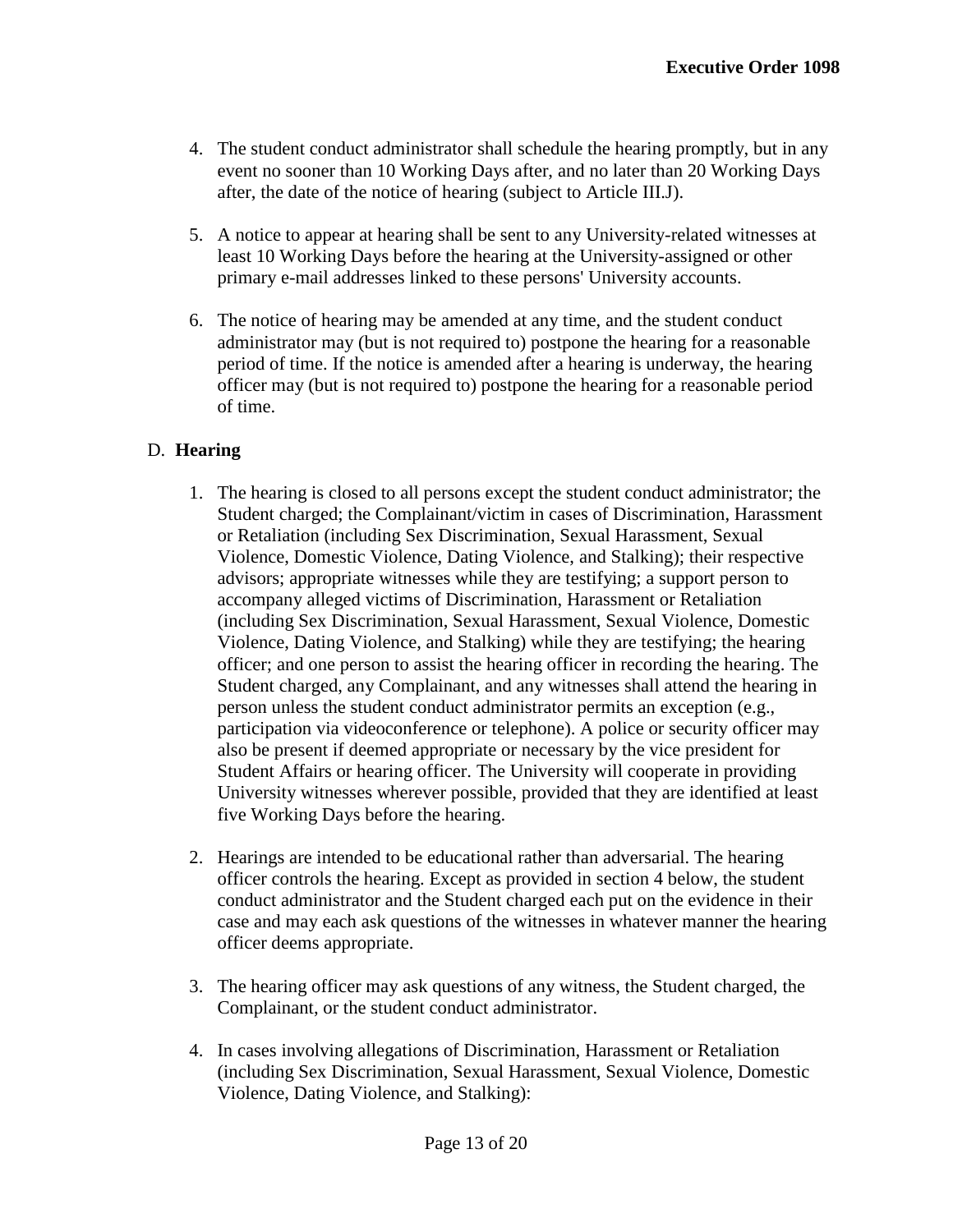a. The Complainant/victim may be present while evidence is being presented concerning the charges that relate to him/her, unless the hearing officer grants a request of any Student or other witness that the Complainant/ victim be excused during that Student or witness's testimony to protect privacy rights and/or pursuant to FERPA.

b. The DHR Administrator (or the Title IX Coordinator, where the allegations involve Sex Discrimination, Sexual Harassment, Sexual Violence, Domestic Violence, Dating Violence, or Stalking) may attend the hearing in its entirety.

c. Questions may not be posed to an alleged victim, including any Complainant who is an alleged victim, about his or her past sexual behaviors involving any persons other than the Student charged.

d. The hearing officer shall ask any questions of the alleged victims (including the Complainant if he/she is an alleged victim) on behalf of the Student charged (who shall give the hearing officer a written list of questions), unless the alleged victims expressly waive this requirement and consent to questioning directly by the Student charged.

e. The hearing officer shall ask any questions of the Student charged and other witnesses on behalf of the alleged victim (who shall give the hearing officer a written list of any such questions), unless the victim in question expressly waives this requirement.

f. The investigation report and any Chancellor's Office Response prepared pursuant to Article IV.A.4 of this Executive Order and Executive Order 1096 or 1097 shall be entered into evidence at the hearing. Any report or response shall be redacted to protect private (e.g. contact) information concerning the Complainant or other witnesses.

5. Formal rules of evidence applied in courtroom proceedings (e.g., California Evidence Code) do not apply in the hearing. All information that responsible persons are accustomed to rely upon in the conduct of serious affairs is considered. Hearsay may be considered and will be given the weight appropriate under all of the circumstances. Unduly repetitive information may be excluded. The hearing officer's report shall be based only on the information received at the hearing. The hearing officer shall not, prior to preparing the report, have substantive communications about the facts of the case with the student conduct administrator, the Complainant, the Student charged, the witnesses or DHR Administrator (or the Title IX Coordinator), unless both the student conduct administrator and the Student charged are present.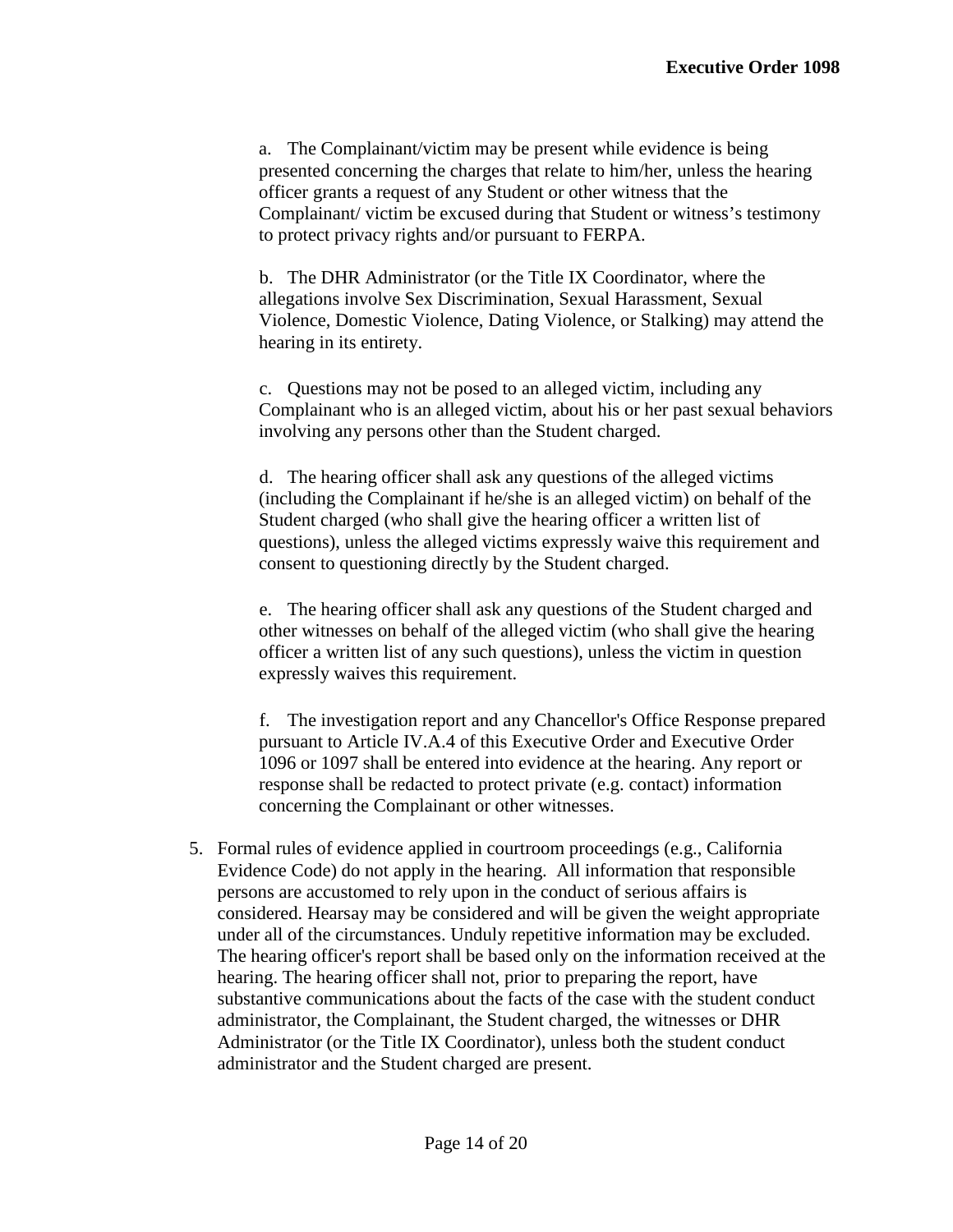- 6. The hearing officer shall make an official audio recording of the hearing (with assistance, at the hearing officer's discretion). The recording is University Property. No other recording of the hearing is permitted. The audio recording shall be retained by the student conduct administrator in accordance with the Campus records/information retention and disposition schedule.
- 7. If the Student charged or Complainant fails to appear at the hearing without good cause, the hearing shall nevertheless proceed. The Student charged may not be found to have violated the Student Conduct Code solely because he or she failed to appear at the hearing. Nor may the Student charged be found not to have violated the Student Conduct Code solely because a Complainant or witness failed to appear at the hearing.
- 8. The hearing officer is responsible for maintaining order during the hearing and makes whatever rulings are necessary to ensure a fair hearing. Abusive or otherwise disorderly behavior that causes a material disruption is not tolerated. The hearing officer may eject or exclude anyone (including the Student charged and advisors) whose behavior causes a material disruption.
- 9. The hearing officer's decisions regarding procedural issues are final.
- 10. Where there is more than one Student charged with misconduct in connection with a single occurrence or related multiple occurrences, the student conduct administrator and the Students charged may agree to a single hearing. A Student may request consolidation of his or her case with others, or the student conduct administrator may initiate the consolidation (subject to FERPA and other applicable privacy laws). The student conduct administrator makes consolidation decisions, which are subject to review by the hearing officer and thereafter are final.
- 11. At any time during the hearing, the Student charged may waive the right to a hearing and accept the proposed sanction. Such a waiver must be in writing.

#### E. **Standard of Proof; Report and Recommendations of the Hearing Officer**

- 1. After the hearing, the hearing officer shall make findings of fact and conclusions about whether the Student charged violated the Student Conduct Code. The standard of proof the hearing officer shall use is whether the University's charge is sustained by a preponderance of the evidence. It is the University's burden to show that it is "more likely than not" that the Student violated the Student Conduct Code.
- 2. The hearing officer shall submit a written report of findings and conclusions to the president, along with any recommended sanctions, including, in cases involving allegations of Discrimination, Harassment or Retaliation (including Sex Discrimination, Sexual Harassment, Sexual Violence, Domestic Violence, Dating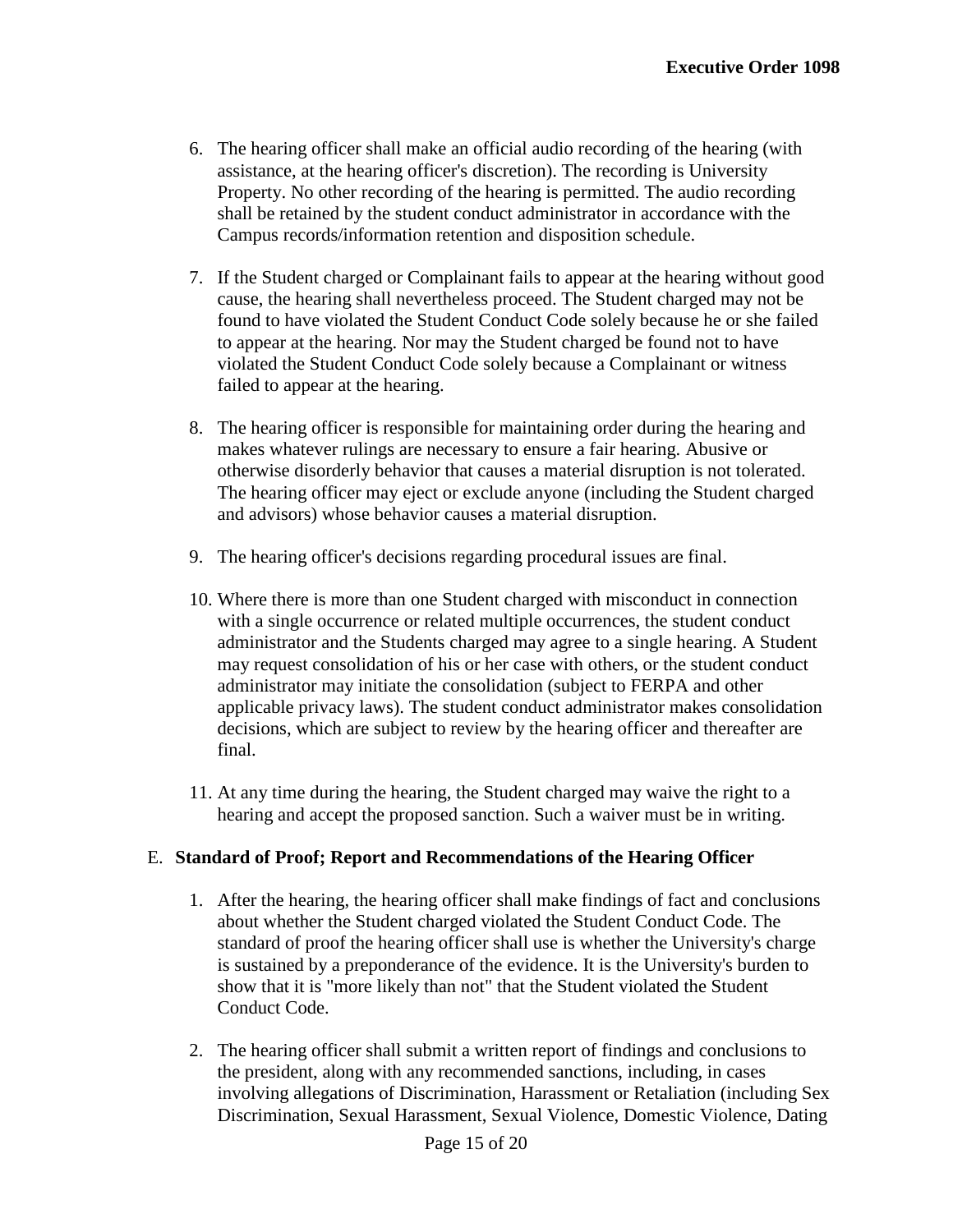Violence, and Stalking), recommendations regarding restricting the Student's contact with, or physical proximity to, the Complainant or other persons. The report shall be submitted within 10 Working Days after the hearing.

#### F. **Final Decision/Notification**

The president shall review the hearing officer's report and issue a final decision.

- 1. The president may impose the recommended sanctions, adopt a different sanction or sanctions, reject sanctions altogether, or refer the matter back for further findings on specified issues. If the president adopts a different sanction than what is recommended by the hearing officer, the president must set forth the reasons in the final decision letter. The president's final decision letter shall be issued within 10 Working Days after receipt of the hearing officer's report.
- 2. The president shall send his or her decision electronically to the Student charged at the University-assigned or other primary e-mail address linked to the Student's University account.
- 3. In cases involving crimes of violence, including Sexual Violence, Domestic Violence, Dating Violence, or Stalking, both the Complainant-victim and the Student charged shall be simultaneously informed in writing of:

a. The outcome of any disciplinary proceedings that arise from such allegations;

b. Any change to the results that occurs prior to the time that such results become final; and

c. When such results become final.<sup>[4](#page-12-0)</sup>

This information is given only to the Student charged and Complainant-victim, and includes the name of the Student charged, any violation found to have been committed, and any sanctions imposed on the Student charged.<sup>[5](#page-16-0)</sup> The University may also notify any other alleged victim of the final results regardless of whether or not the charges are sustained.<sup>[6](#page-16-1)</sup>

4. In cases involving other allegations of Discrimination, Harassment or Retaliation without crimes of violence, a similar notice will be issued, but the information given to the Complainant-victim concerning sanctions shall be limited to any violation found to have been committed and any sanctions that relate directly to the Complainant-victim.

<span id="page-16-2"></span><span id="page-16-0"></span><sup>4 20</sup> U.S.C. § 1092.<br><sup>5</sup> 20 U.S.C. § 1232g; 34 C.F.R. § 668.46(b)(11)(vi)(B); and VAWA/Campus SaVE Act. <sup>6</sup> 34 C.F.R. § 99.31 *et seq*.

<span id="page-16-1"></span>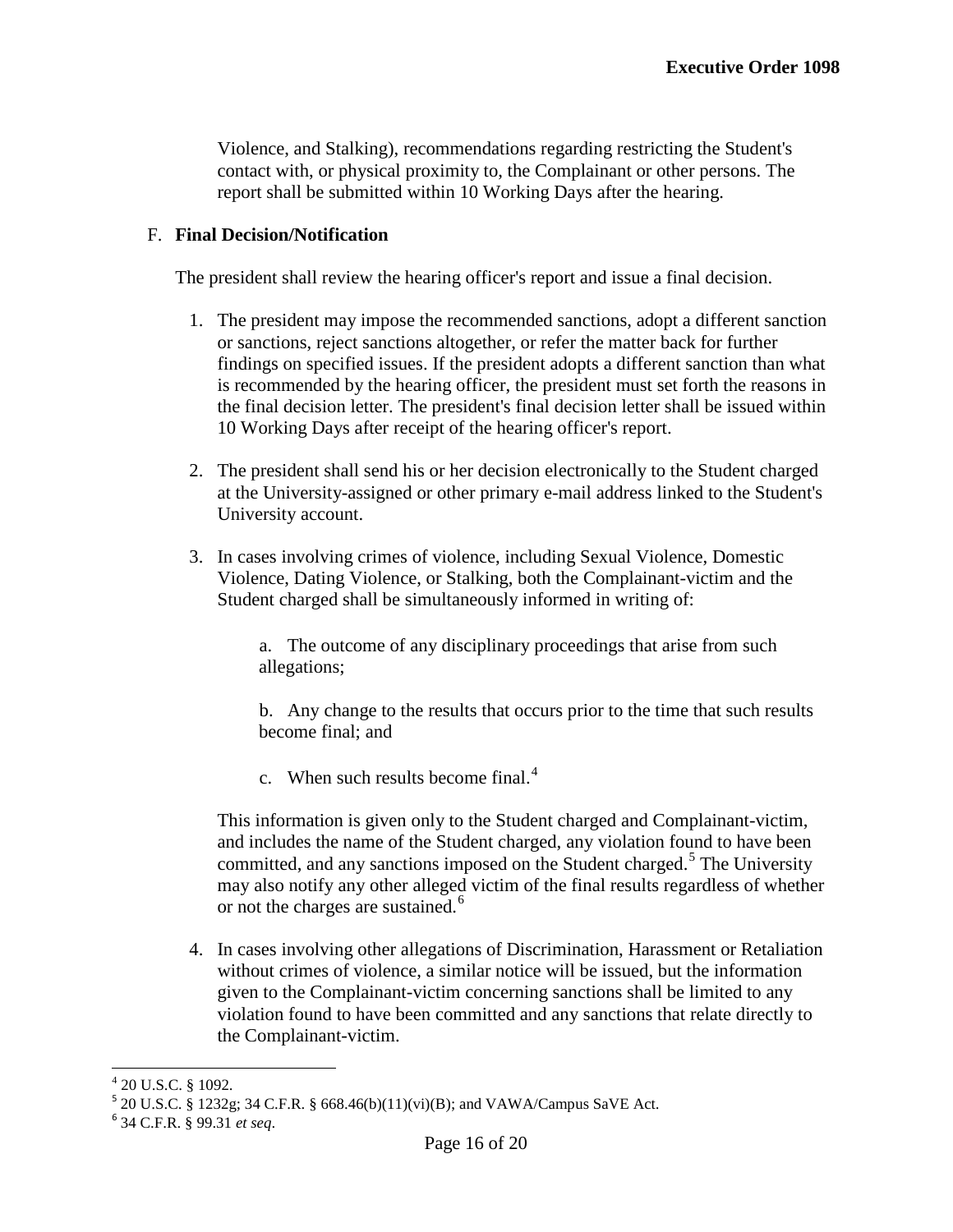- 5. In cases involving Discrimination, Harassment or Retaliation (including Sexual Violence, Domestic Violence, Dating Violence or Stalking), the president shall also send his or her final decision to the DHR Administrator or the Title IX Coordinator so that he/she may determine whether any additional Remedies or steps shall be afforded or undertaken in order to maintain a safe and nondiscriminatory University environment.
- 6. In cases involving crimes of violence and/or Discrimination, Harassment or Retaliation (including Sexual Violence, Domestic Violence, Dating Violence or Stalking), if the Complainant-victim requests a copy of the transcript of the hearing, the University shall provide the portions of the transcript that relate to the requestor and concern whether a violation of the Student Conduct Code occurred.

# **Article V. Sanctions**

- A. The following sanctions may be imposed for violation of the Student Conduct Code:
	- 1. **Restitution**. Compensation for loss, damages or injury. This may include appropriate service and/or monetary material replacement.
	- 2. **Loss of Financial Aid**. Scholarships, loans, grants, fellowships and any other types of state financial aid given or guaranteed for the purposes of academic assistance can be conditioned, limited, cancelled or denied.[7](#page-16-2)
	- 3. **Educational and Remedial Sanctions**. Assignments, such as work, research, essays, service to the University or the community, training, counseling, or other remedies intended to discourage a repeat of the misconduct or as deemed appropriate based upon the nature of the violation.
	- 4. **Denial of Access to Campus or Persons**. A designated period of time during which the Student is not permitted: (i) on University Property or specified areas of Campus; $<sup>8</sup>$  $<sup>8</sup>$  $<sup>8</sup>$  or (ii) to have contact (physical or otherwise) with the Complainant,</sup> witnesses or other specified persons.
	- 5. **Disciplinary Probation**. A designated period of time during which privileges of continuing in Student status are conditioned upon future behavior. Conditions may include the potential loss of specified privileges to which a current Student would otherwise be entitled, or the probability of more severe disciplinary sanctions if the Student is found to violate any University rule during the probationary period.
	- 6. **Suspension**. Temporary separation of the Student from active Student status or Student status.

<sup>&</sup>lt;sup>7</sup> Cal. Educ. Code § 69810 *et seq.*, <sup>8</sup> Cal. Penal Code § 626.2

<span id="page-17-0"></span>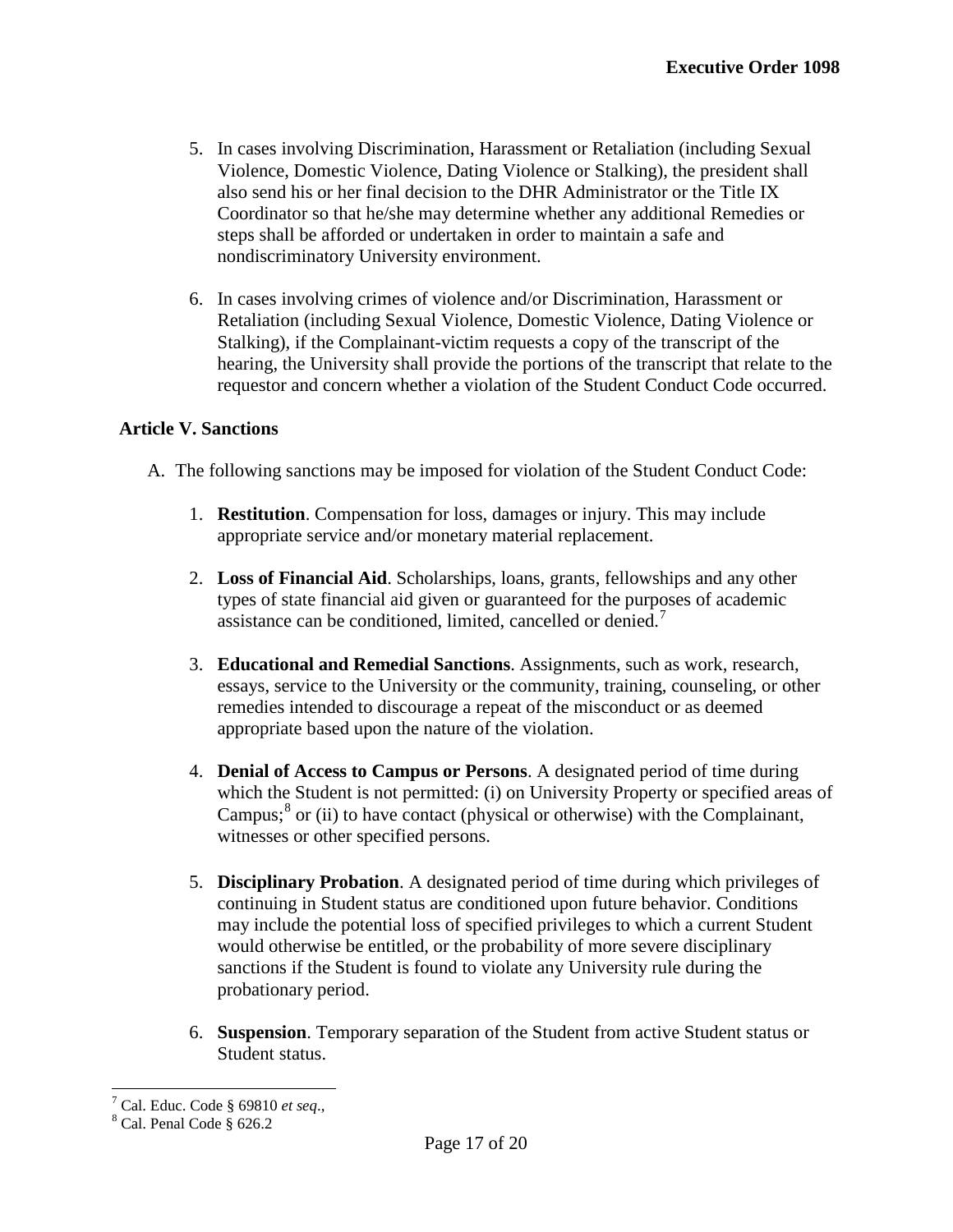a. A Student who is suspended for less than one academic year shall be placed on inactive Student (or equivalent) status (subject to individual Campus policies) and remains eligible to re-enroll at the University (subject to individual Campus enrollment policies) once the suspension has been served. Conditions for re-enrollment may be specified.

b. A Student who is suspended for one academic year or more shall be separated from Student status but remains eligible to reapply to the University (subject to individual Campus application polices) once the suspension has been served. Conditions for readmission may be specified.

c. Suspension of one academic year or more shall be entered on the Student's transcript permanently without exception; this requirement shall not be waived in connection with a settlement agreement.

7. **Expulsion**. Permanent separation of the Student from Student status from the California State University system. Expulsion shall be entered on the Student's transcript permanently without exception; this requirement shall not be waived in connection with a settlement agreement.

## B. **Multiple Sanctions**

More than one sanction may be imposed for a single violation.

## C. **Good Standing**

A Student is not considered to be in good standing for purposes of admission to the University while under a sanction of suspension or expulsion, or while his or her admission or re-admission has been qualified.<sup>[9](#page-17-0)</sup>

# D. **Administrative Hold and Withholding a Degree**

The University may place an administrative hold on registration transactions and release of records and transcripts of a Student who has been sent written notice of a pending investigation or disciplinary case concerning that Student, and may withhold awarding a degree otherwise earned until the completion of the process set forth herein, including the completion of all sanctions imposed.

# E. **Record of Discipline**

A record of disciplinary probation or suspension is entered on a Student's transcript, with beginning and end date, for the duration of the sanction. A record of expulsion or suspension for one academic year or more shall note the effective date of discipline and

<span id="page-18-0"></span> $9^9$  5 Cal. Code Regs. § 40601(g).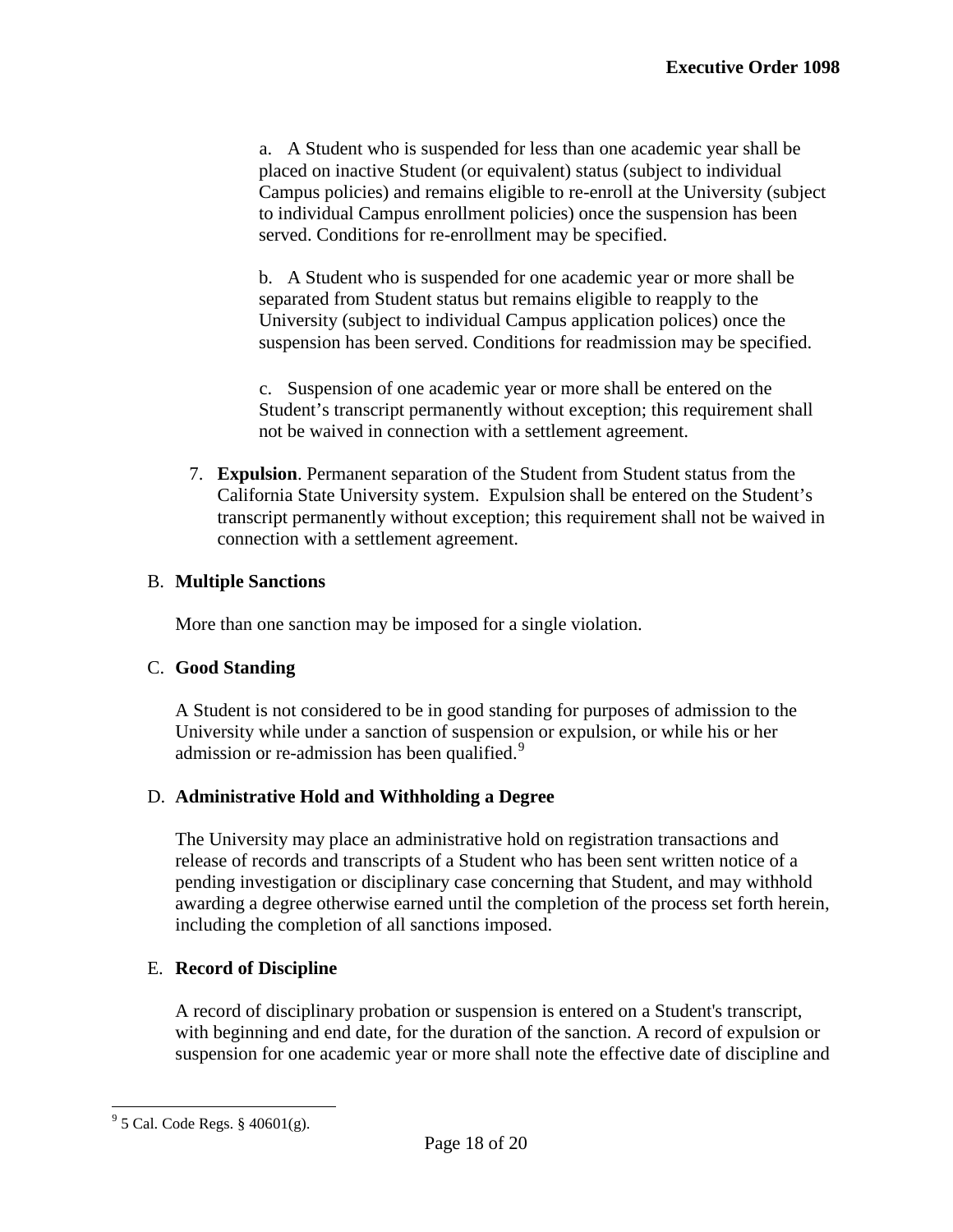remains on the transcript permanently, without exception. This requirement shall not be waived in connection with any settlement agreement.

## **Article VI. Interim Suspension**

## A. **Grounds**

A president may impose an interim suspension pursuant to 5 Cal. Code Regs. § 41302 where there is reasonable cause to believe that separation of a Student is necessary to protect the personal safety of persons within the University community or University Property, and to ensure the maintenance of order.

# B. **Notice and Opportunity for Hearing**

A Student placed on interim suspension shall be given prompt notice of the charges pending against him or her as enumerated in 5 Cal. Code Regs. § 4130; a factual description of the conduct alleged to form the basis for the charges; and the opportunity for a hearing within [10](#page-18-0) Working Days of the imposition of the suspension.<sup>10</sup> Where a timely request is made, a hearing is held to determine whether continued suspension is required to protect personal safety or property and to ensure the maintenance of order. This hearing may also serve as the disciplinary hearing in accordance with the procedures outlined in Article IV, provided that proper notice has been given and, in cases involving Discrimination, Harassment or Retaliation (including Sexual Violence, Domestic Violence, Dating Violence or Stalking), that an investigation report has been completed. The hearing is conducted pursuant to the provisions of Article IV.D of these procedures. The president shall review the hearing officer's report and shall promptly issue a final decision regarding interim suspension. Notice to the Student charged shall be given pursuant to Article IV.F.2. Victims of Discrimination, Harassment or Retaliation (including Sexual Violence, Domestic Violence, Dating Violence, or Stalking) or other crimes of violence shall be notified pursuant to Article IV.F.3 and 4. In such cases, a copy of the final decision shall also be provided to the DHR Administrator or the Title IX Coordinator pursuant to Article IV.F.5 of this Executive Order. If the University establishes that there is reasonable cause for the interim suspension to continue, it shall remain in effect until the University closes the disciplinary matter, whether by settlement, final decision or dropped charges, but in no case longer than the president has determined is required to protect the personal safety of persons within the University community or University Property and to ensure the maintenance of order.

# C. **Denial of Presence on Campus**

During the period of an interim suspension, the Student charged may not, without prior written permission from the Campus president, enter any Campus of the California State University other than to attend the hearing regarding the merits of his or her

<span id="page-19-0"></span><sup>10</sup> 5 Cal. Code Regs. § 41302.